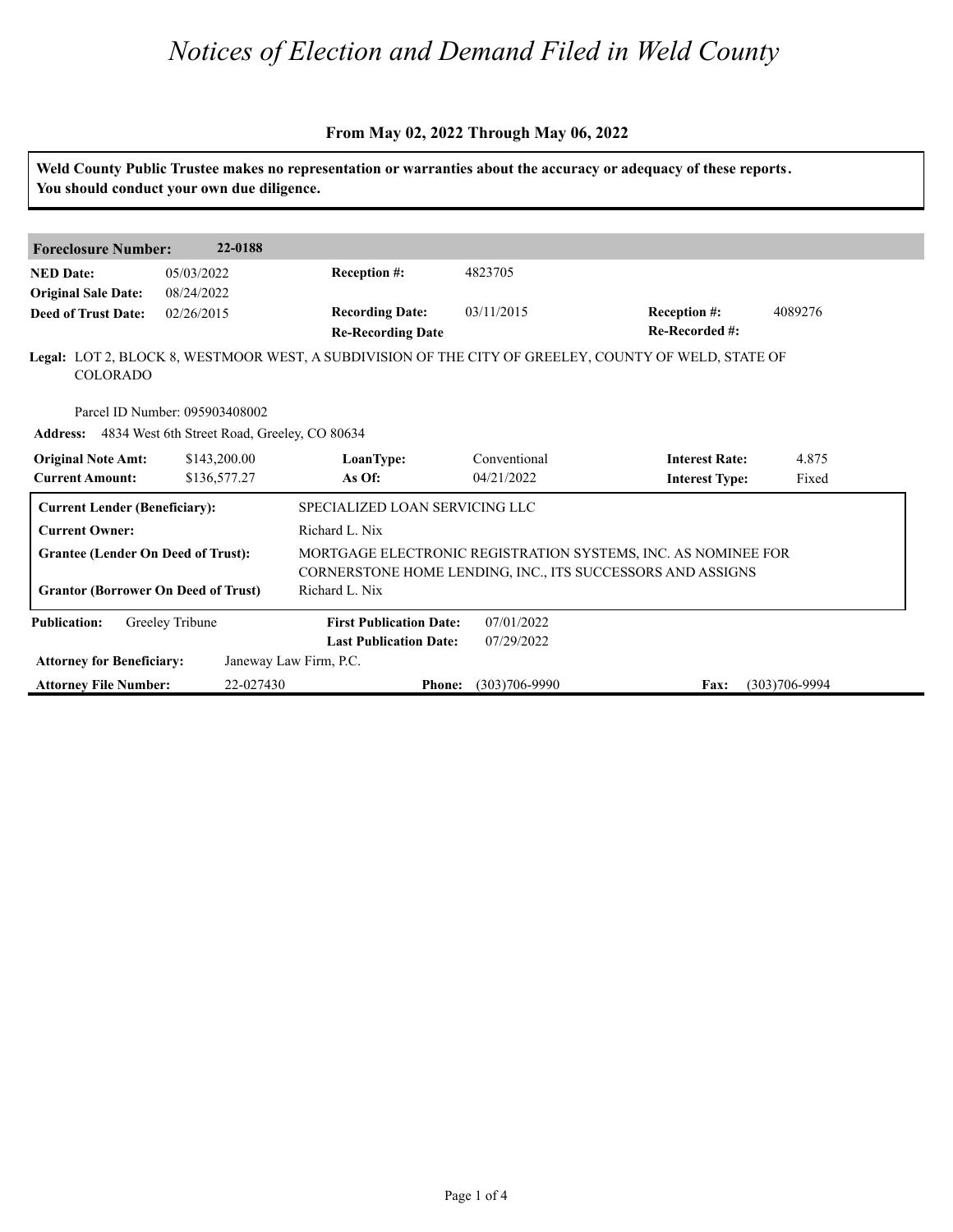### **From May 02, 2022 Through May 06, 2022**

| Weld County Public Trustee makes no representation or warranties about the accuracy or adequacy of these reports.<br>You should conduct your own due diligence. |                                                   |                                               |                             |                                                               |                   |  |  |
|-----------------------------------------------------------------------------------------------------------------------------------------------------------------|---------------------------------------------------|-----------------------------------------------|-----------------------------|---------------------------------------------------------------|-------------------|--|--|
|                                                                                                                                                                 |                                                   |                                               |                             |                                                               |                   |  |  |
| <b>Foreclosure Number:</b>                                                                                                                                      | 22-0194                                           |                                               |                             |                                                               |                   |  |  |
| <b>NED Date:</b>                                                                                                                                                | 05/03/2022                                        | <b>Reception #:</b>                           | 4823706                     |                                                               |                   |  |  |
| <b>Original Sale Date:</b>                                                                                                                                      | 08/31/2022                                        |                                               |                             |                                                               |                   |  |  |
| <b>Deed of Trust Date:</b>                                                                                                                                      | 06/02/2016                                        | <b>Recording Date:</b>                        | 06/07/2016                  | Reception #:                                                  | 4209484           |  |  |
|                                                                                                                                                                 |                                                   | <b>Re-Recording Date</b>                      |                             | Re-Recorded #:                                                |                   |  |  |
|                                                                                                                                                                 | Legal: SEE ATTACHED LEGAL DESCRIPTION.            |                                               |                             |                                                               |                   |  |  |
|                                                                                                                                                                 |                                                   |                                               |                             |                                                               |                   |  |  |
|                                                                                                                                                                 | PARCEL ID NUMBER: 096135000022                    |                                               |                             |                                                               |                   |  |  |
|                                                                                                                                                                 | Address: 24973 County Road 47, La Salle, CO 80645 |                                               |                             |                                                               |                   |  |  |
| <b>Original Note Amt:</b>                                                                                                                                       | \$201,286.00                                      | LoanType:                                     | <b>FHA</b>                  | <b>Interest Rate:</b>                                         | 4.375             |  |  |
| <b>Current Amount:</b>                                                                                                                                          | \$187,413.22                                      | As Of:                                        | 04/25/2022                  | <b>Interest Type:</b>                                         | Fixed             |  |  |
|                                                                                                                                                                 |                                                   |                                               |                             |                                                               |                   |  |  |
| <b>Current Lender (Beneficiary):</b>                                                                                                                            |                                                   | COLORADO HOUSING AND FINANCE AUTHORITY        |                             |                                                               |                   |  |  |
| <b>Current Owner:</b>                                                                                                                                           |                                                   |                                               | Juan Enrique Meza Arredondo |                                                               |                   |  |  |
| <b>Grantee (Lender On Deed of Trust):</b>                                                                                                                       |                                                   |                                               |                             | MORTGAGE ELECTRONIC REGISTRATION SYSTEMS, INC. AS NOMINEE FOR |                   |  |  |
|                                                                                                                                                                 |                                                   |                                               |                             | FAIRWAY INDEPENDENT MORTGAGE CORPORATION, ITS SUCCESSORS AND  |                   |  |  |
| <b>Grantor (Borrower On Deed of Trust)</b>                                                                                                                      |                                                   | <b>ASSIGNS</b><br>Juan Enrique Meza Arredondo |                             |                                                               |                   |  |  |
|                                                                                                                                                                 |                                                   |                                               |                             |                                                               |                   |  |  |
| <b>Publication:</b>                                                                                                                                             | Greeley Tribune                                   | <b>First Publication Date:</b>                | 07/08/2022                  |                                                               |                   |  |  |
|                                                                                                                                                                 |                                                   | <b>Last Publication Date:</b>                 | 08/05/2022                  |                                                               |                   |  |  |
| <b>Attorney for Beneficiary:</b>                                                                                                                                |                                                   | Janeway Law Firm, P.C.                        |                             |                                                               |                   |  |  |
| <b>Attorney File Number:</b>                                                                                                                                    | 22-027395                                         | <b>Phone:</b>                                 | $(303)706 - 9990$           | Fax:                                                          | $(303)706 - 9994$ |  |  |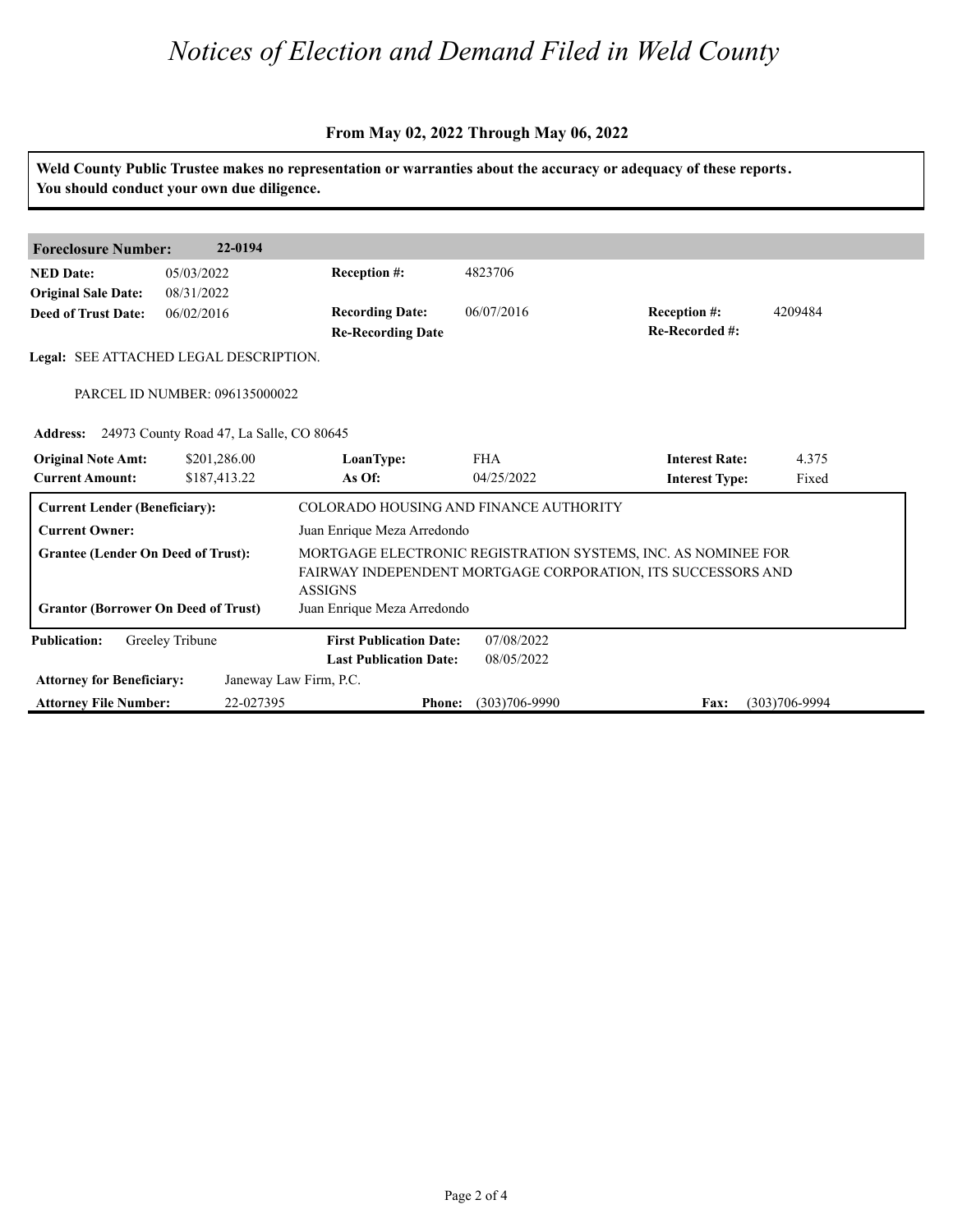#### **From May 02, 2022 Through May 06, 2022**

|                                            | You should conduct your own due diligence.      |                                                                                             |                   | Weld County Public Trustee makes no representation or warranties about the accuracy or adequacy of these reports. |                   |  |  |
|--------------------------------------------|-------------------------------------------------|---------------------------------------------------------------------------------------------|-------------------|-------------------------------------------------------------------------------------------------------------------|-------------------|--|--|
| <b>Foreclosure Number:</b>                 | 22-0195                                         |                                                                                             |                   |                                                                                                                   |                   |  |  |
| <b>NED Date:</b>                           | 05/04/2022                                      | Reception #:                                                                                | 4824298           |                                                                                                                   |                   |  |  |
| <b>Original Sale Date:</b>                 | 08/31/2022                                      |                                                                                             |                   |                                                                                                                   |                   |  |  |
| <b>Deed of Trust Date:</b>                 | 10/05/2018                                      | <b>Recording Date:</b>                                                                      | 10/08/2018        | <b>Reception #:</b>                                                                                               | 4436901           |  |  |
|                                            |                                                 | <b>Re-Recording Date</b>                                                                    |                   | Re-Recorded #:                                                                                                    |                   |  |  |
|                                            |                                                 | Legal: LOT 20, BLOCK 3, HUNTERS RESERVE - SECOND FILING, COUNTY OF WELD, STATE OF COLORADO. |                   |                                                                                                                   |                   |  |  |
|                                            |                                                 |                                                                                             |                   |                                                                                                                   |                   |  |  |
|                                            | Address: 3929 Mallard Ave, Evans, CO 80620      |                                                                                             |                   |                                                                                                                   |                   |  |  |
| <b>Original Note Amt:</b>                  | \$274,928.00                                    | LoanType:                                                                                   | <b>FHA</b>        | <b>Interest Rate:</b>                                                                                             | 5.125             |  |  |
| <b>Current Amount:</b>                     | \$262,024.32                                    | As Of:                                                                                      | 04/25/2022        | <b>Interest Type:</b>                                                                                             | Fixed             |  |  |
| <b>Current Lender (Beneficiary):</b>       |                                                 | COLORADO HOUSING AND FINANCE AUTHORITY                                                      |                   |                                                                                                                   |                   |  |  |
| <b>Current Owner:</b>                      |                                                 | Jesus Gallardo                                                                              |                   |                                                                                                                   |                   |  |  |
| <b>Grantee (Lender On Deed of Trust):</b>  |                                                 |                                                                                             |                   | MORTGAGE ELECTRONIC REGISTRATION SYSTEMS, INC. AS NOMINEE FOR                                                     |                   |  |  |
|                                            |                                                 | GUILD MORTGAGE COMPANY, ITS SUCCESSORS AND ASSIGNS                                          |                   |                                                                                                                   |                   |  |  |
| <b>Grantor (Borrower On Deed of Trust)</b> |                                                 | Jesus Gallardo                                                                              |                   |                                                                                                                   |                   |  |  |
| <b>Publication:</b>                        | Greeley Tribune                                 | <b>First Publication Date:</b>                                                              | 07/08/2022        |                                                                                                                   |                   |  |  |
|                                            |                                                 | <b>Last Publication Date:</b>                                                               | 08/05/2022        |                                                                                                                   |                   |  |  |
| <b>Attorney for Beneficiary:</b>           |                                                 | Janeway Law Firm, P.C.                                                                      |                   |                                                                                                                   |                   |  |  |
| <b>Attorney File Number:</b>               | 22-027392                                       | <b>Phone:</b>                                                                               | $(303)706 - 9990$ | Fax:                                                                                                              | $(303)706 - 9994$ |  |  |
| <b>Foreclosure Number:</b>                 | 22-0196                                         |                                                                                             |                   |                                                                                                                   |                   |  |  |
| <b>NED Date:</b>                           | 05/04/2022                                      | Reception #:                                                                                | 4824299           |                                                                                                                   |                   |  |  |
| <b>Original Sale Date:</b>                 | 08/31/2022                                      |                                                                                             |                   |                                                                                                                   |                   |  |  |
| <b>Deed of Trust Date:</b>                 | 02/24/2020                                      | <b>Recording Date:</b>                                                                      | 02/25/2020        | Reception #:                                                                                                      | 4569368           |  |  |
|                                            |                                                 | <b>Re-Recording Date</b>                                                                    |                   | Re-Recorded #:                                                                                                    |                   |  |  |
| ACCOUNT: R8958669                          |                                                 |                                                                                             |                   | Legal: LOT 1, SEVERANCE SHORES SUBDIVISION, TOWN OF SEVERANCE, COUNTY OF WELD, STATE OF COLORADO.                 |                   |  |  |
|                                            | Address: 1521 Wavecrest Dr, Severance, CO 80550 |                                                                                             |                   |                                                                                                                   |                   |  |  |
| <b>Original Note Amt:</b>                  | \$353,969.00                                    | LoanType:                                                                                   | <b>FHA</b>        | <b>Interest Rate:</b>                                                                                             | 4.5               |  |  |
| <b>Current Amount:</b>                     | \$344,296.91                                    | As Of:                                                                                      | 04/26/2022        | <b>Interest Type:</b>                                                                                             | Fixed             |  |  |
| <b>Current Lender (Beneficiary):</b>       |                                                 | COLORADO HOUSING AND FINANCE AUTHORITY                                                      |                   |                                                                                                                   |                   |  |  |
| <b>Current Owner:</b>                      |                                                 | Rafael O Madrid                                                                             |                   |                                                                                                                   |                   |  |  |
| <b>Grantee (Lender On Deed of Trust):</b>  |                                                 | MORTGAGE ELECTRONIC REGISTRATION SYSTEMS, INC. AS NOMINEE FOR                               |                   |                                                                                                                   |                   |  |  |
| <b>Grantor (Borrower On Deed of Trust)</b> |                                                 | GUILD MORTGAGE COMPANY, ITS SUCCESSORS AND ASSIGNS                                          |                   |                                                                                                                   |                   |  |  |
|                                            |                                                 | Rafael O Madrid                                                                             |                   |                                                                                                                   |                   |  |  |
| <b>Publication:</b>                        | Greeley Tribune                                 | <b>First Publication Date:</b>                                                              | 07/08/2022        |                                                                                                                   |                   |  |  |
|                                            |                                                 | <b>Last Publication Date:</b>                                                               | 08/05/2022        |                                                                                                                   |                   |  |  |
| <b>Attorney for Beneficiary:</b>           |                                                 | Janeway Law Firm, P.C.                                                                      |                   |                                                                                                                   |                   |  |  |
| <b>Attorney File Number:</b>               | 22-027429                                       | <b>Phone:</b>                                                                               | $(303)706 - 9990$ | Fax:                                                                                                              | $(303)706 - 9994$ |  |  |